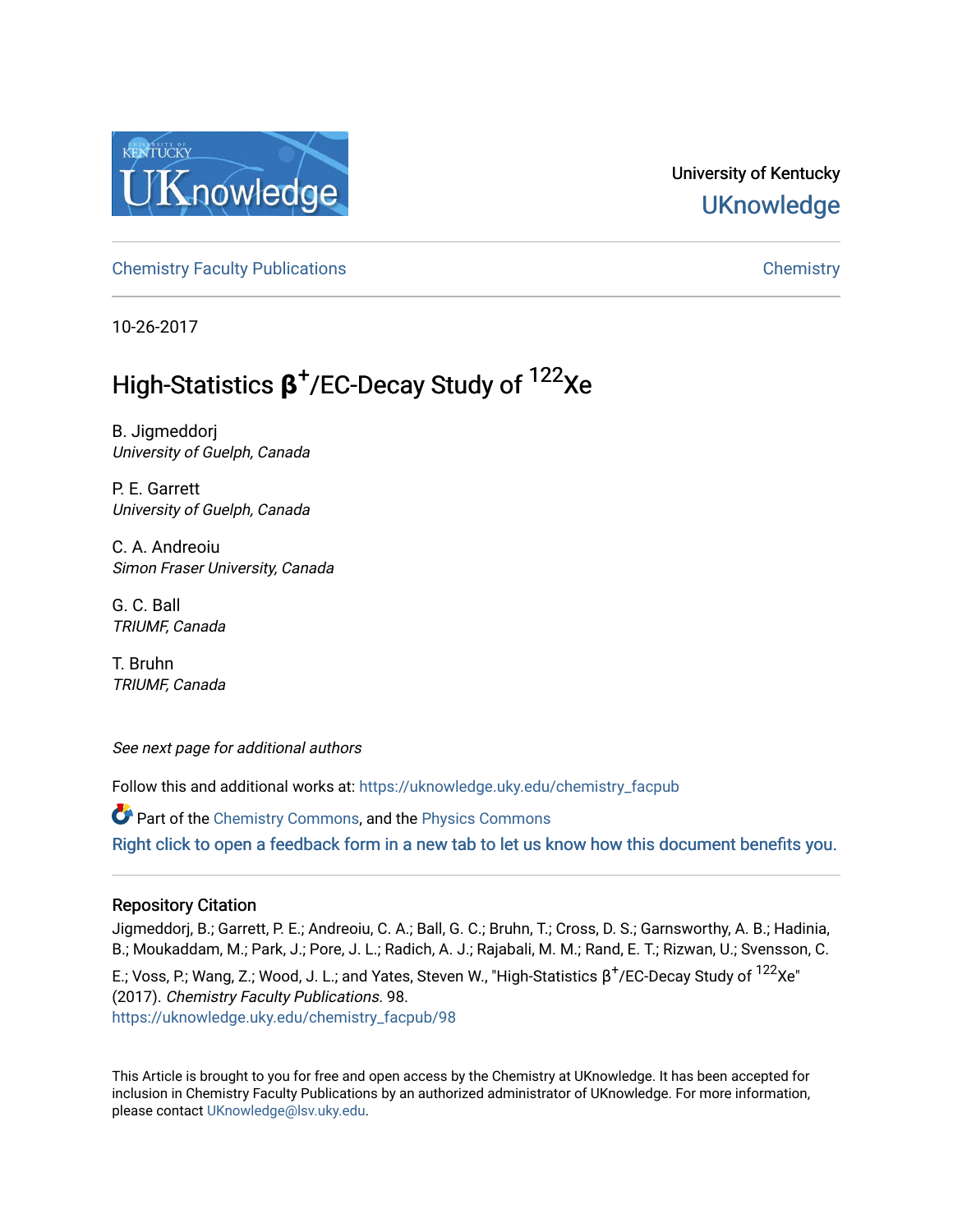## High-Statistics **β** + /EC-Decay Study of 122Xe

Digital Object Identifier (DOI) https://doi.org/10.1016/j.phpro.2017.09.047

### Notes/Citation Information

Published in Physics Procedia, v. 90, p. 435-439.

© 2017 The Author(s). Published by Elsevier B.V.

This is an open access article under the CC BY-NC-ND license ([http://creativecommons.org/licenses/by](https://creativecommons.org/licenses/by-nc-nd/4.0/)[nc-nd/4.0/\)](https://creativecommons.org/licenses/by-nc-nd/4.0/).

### Authors

B. Jigmeddorj, P. E. Garrett, C. A. Andreoiu, G. C. Ball, T. Bruhn, D. S. Cross, A. B. Garnsworthy, B. Hadinia, M. Moukaddam, J. Park, J. L. Pore, A. J. Radich, M. M. Rajabali, E. T. Rand, U. Rizwan, C. E. Svensson, P. Voss, Z. Wang, J. L. Wood, and Steven W. Yates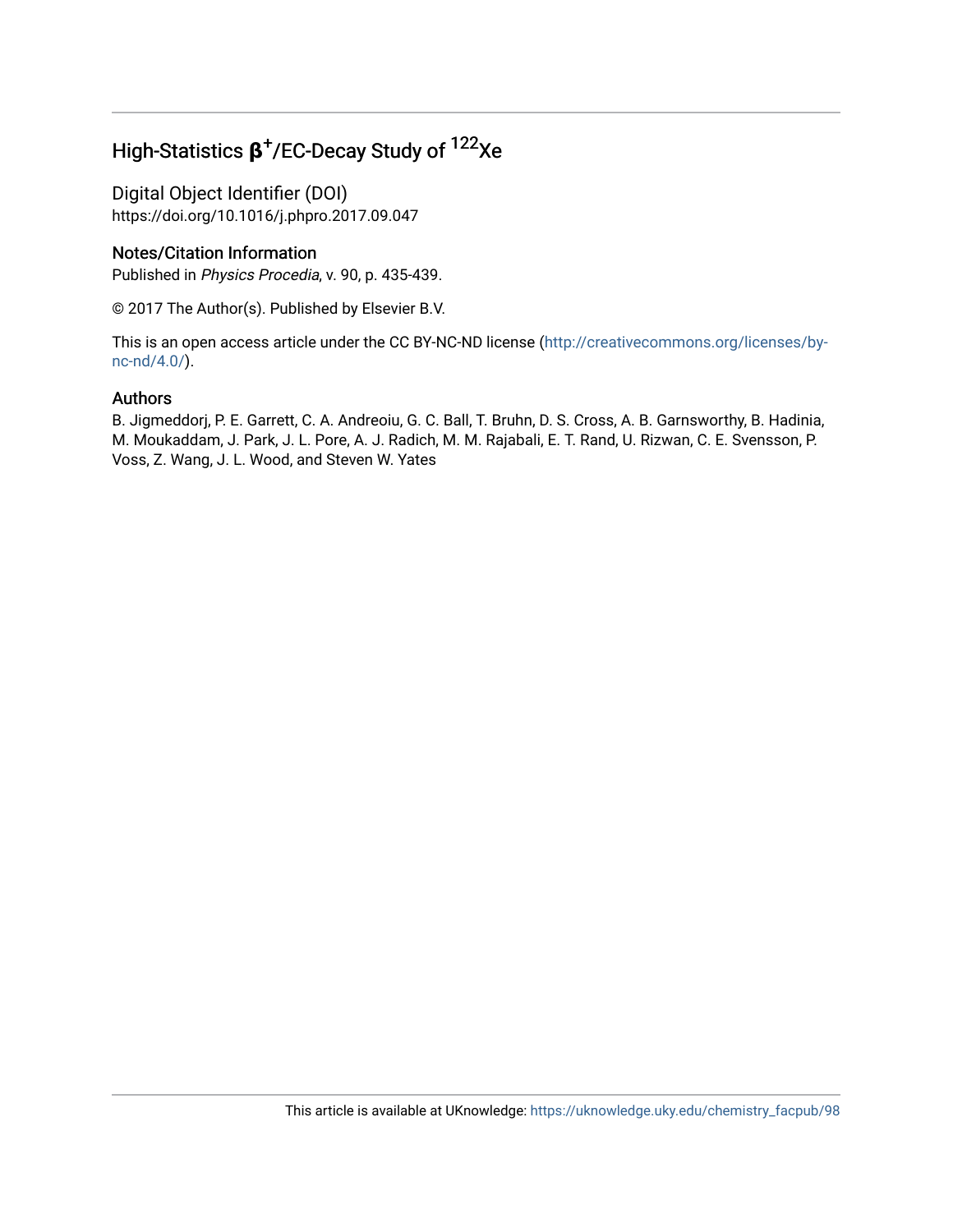



Available online at www.sciencedirect.com



Physics Procedia

Physics Procedia 90 (2017) 435 - 439

### Conference on the Application of Accelerators in Research and Industry, CAARI 2016, 30 October – 4 November 2016, Ft. Worth, TX, USA

## High-Statistics  $β^+/EC$ -Decay Study of <sup>122</sup>Xe

### B. Jigmeddorj<sup>a1</sup>, P. E. Garrett<sup>a</sup>, C. A. Andreoiu<sup>b</sup>, G. C. Ball<sup>c</sup>, T. Bruhn<sup>c</sup>, D. S. Cross<sup>b</sup>, A. B. Garnsworthy<sup>c</sup>, B. Hadinia<sup>a</sup>, M. Moukaddam<sup>c,f</sup>, J. Park<sup>c</sup>, J.L. Pore<sup>b</sup>, A. J. Radich<sup>a</sup>, M. M. Rajabali<sup>c,g</sup>, E. T. Rand<sup>a</sup>, U. Rizwan<sup>b</sup>, C. E. Svensson<sup>a</sup>, P. Voss<sup>b</sup>, Z. Wang<sup>b,c</sup>, J. L. Wood<sup>d</sup>, and S. W. Yates<sup>e</sup>

*a Department of Physics, University of Guelph, 50 Stone Rd E, Guelph, Ontario N1G2W1, Canada b Department of Chemistry, Simon Fraser University, 8888 University Dr, Burnaby, British Columbia V5A1S6, Canada c TRIUMF, 4004 Wesbrook Mall, Vancouver, British Columbia V6T2A3, Canada d School of Physics, Georgia Institute of Technology, Atlanta, Georgia 30332-0430, USA e Department of Chemistry and Physics & Chemistry, University of Kentucky, Lexington, Kentucky 40506-0055, USA f Department of Physics, University of Surrey, Guildford, Surrey GU27XH, UK g Department of Physics, Tennessee Technological University, Cookeville, Tennessee 38505, USA*

#### **Abstract**

Low-lying excited states of <sup>122</sup>Xe have been studied via the β<sup>+</sup>/EC decay of <sup>122</sup>Cs with the 8π γ-ray spectrometer at the TRIUMF Isotope Separator and Accelerator facility. The data collected have enabled the observation of new in-band transitions in the excited  $0^+$  state bands. In addition, the  $2^+$  members of the second  $0^+$  and third  $0^+$  state bands have been firmly confirmed by angular correlation analysis.

© 2017 The Authors. Published by Elsevier B.V. © 2017 The Authors. Published by Elsevier B.V. This is an open access article under the CC BY-NC-ND license (http://creativecommons.org/licenses/by-nc-nd/4.0/). Peer-review under responsibility of the Scientific Committee of the Conference on the Application of Accelerators in Research and Industry

*Keywords:* Gamma-ray spectroscopy; Angular correlation analysis; Xe-122; Excited low-lying states; Beta decay; 0<sup>+</sup> states

### **1. Introduction**

 $\overline{a}$ 

This work is a part of systematic study of collectivity in even-even nuclei in the  $Z > 50$  and  $N < 82$  region. Nuclei

<sup>\*</sup> Corresponding author. Tel.: +1-519-824-4120x52261; fax: +1-519-836-9967. *E-mail address:* bjigmedd@uoguelph.ca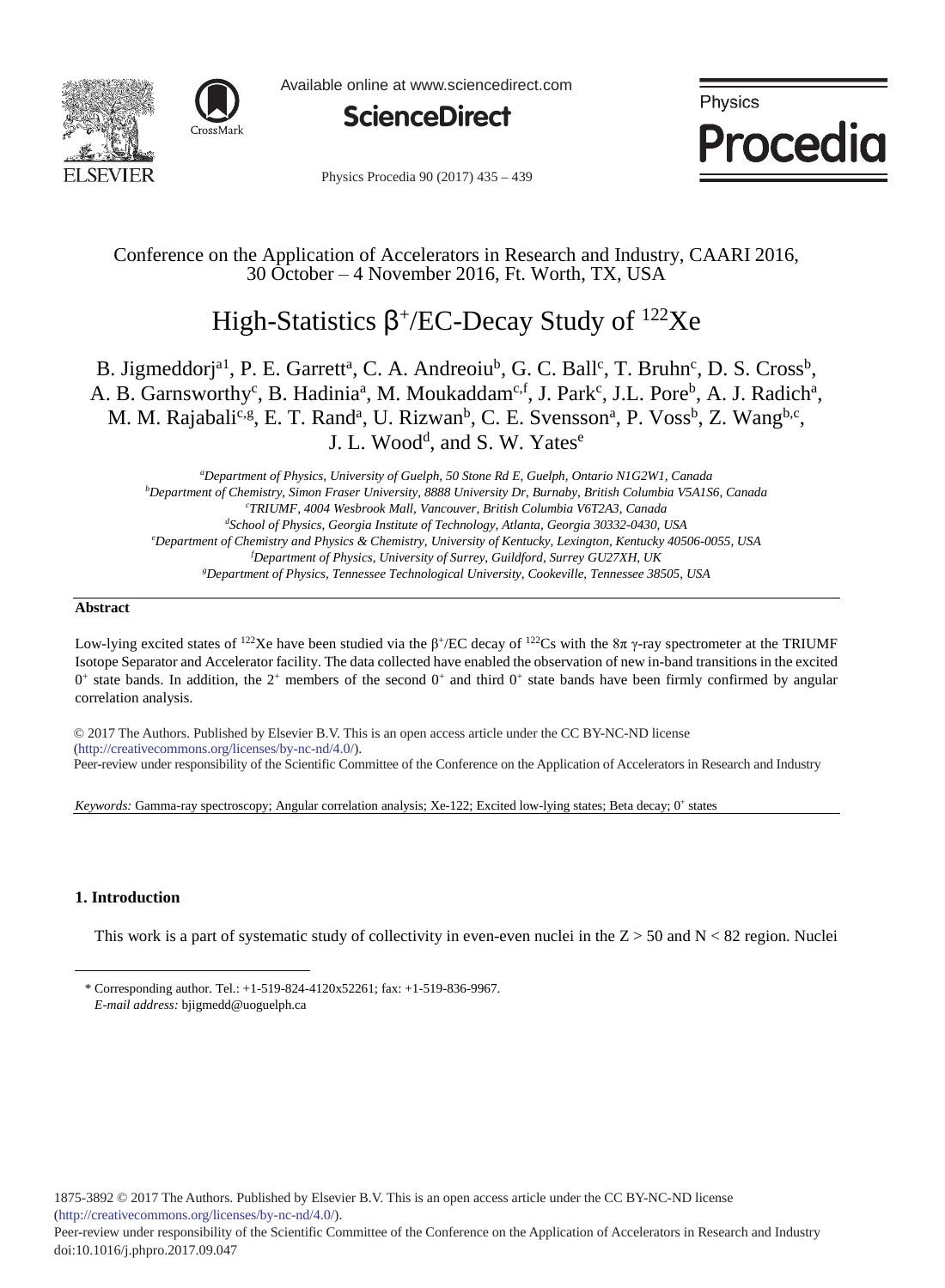in this region exhibit a very smooth evolution of simple collective signatures, such as the energy ratio of the first  $4<sup>+</sup>$ state to the first  $2^+$  state. However, the collectivity of excited low-lying states in this region is rather poorly characterized, especially for some Xe isotopes, because of a lack of spectroscopic data that provide measures of collective properties. Among the Xe isotopes,  $124-132$ Xe were studied by Alford, et al., (1979) and reveal that the third  $0^+$  states in these isotopes are very strongly populated with  $(3He,n)$  reactions, suggesting a pairing vibrational structure influenced by proton sub-shell gaps. In other mass regions, such as  $Z < 50$ , strong population of  $0^+$  states occurs in two-neutron transfer reactions, and is related to shape-coexistence where strong E0 transitions occur between the  $0^+$ states and the ground state (J. Kumpulainen *et al*., (1992) and M. Deleze et al., (1993)). Recent work by Radich *et al*., (2015) on <sup>124</sup>Xe has established nearly identical quadrupole collectivity for the pairing-vibrational third  $0^+$  band and the ground state band. The present work is focused on  $^{122}$ Xe. The first result was the establishment of the  $2^+$  band members of the second and third  $0^+$  state bands with in-band transitions observed for the first time (Jigmeddorj *et al.*, (2016)). To confirm the spin of the new member states, angular correlation data from the  $^{122}Cs$  decay experiment have been analyzed.

#### **2. Experimental details**

The experiment to study the  $\beta$ <sup>+</sup>/EC of <sup>122</sup>Cs was performed at the TRIUMF-ISAC facility located in Vancouver, B.C., Canada. A 65-μA, 500-MeV proton beam from the TRIUMF main cyclotron was delivered to the ISAC facility and bombarded a thick natTa foil target. Products of the spallation reaction diffused to the surface of the Ta target foils, were ionized with a Re surface ion source, and passed through a magnetic mass separator that was set to select singly charged A=122 ions. The high-intensity beam of  $1.1x10<sup>7</sup>$  ions/s of <sup>122</sup>Cs in the 1<sup>+</sup> ground state with a 21.18 s half-life and 2.1x10<sup>6</sup> ions/s of <sup>122</sup>Cs in the 8<sup>-</sup> isomeric state with a 3.7 minute half-life was delivered to the centre of the 8 $\pi$   $\gamma$ ray spectrometer and implanted into a FeO-coated mylar tape; details are given in Garrett *et al*., (2007), Garnsworthy and Garrett (2014), and Garnsworthy *et al*., (2015). The 8π spectrometer consists of 20 HPGe detectors surrounded by bismuth-germanate (BGO) Compton suppression shields. The free inner volume of the  $8\pi$  has a diameter of 19.8 cm and can receive a variety of auxiliary detection systems including Pentagonal Array of Conversion Electron Spectrometers (PACES). PACES is an array of 5 liquid nitrogen cooled Si(Li) detectors for conversion-electron detection and was positioned upstream and aligned to the beam-spot position. The average source-to-Si-detector distance was 3 cm. More details of the 8π spectrometer are given by Garrett et al. (2015). Two sets of data were collected for short- and long-half-life decays in repeated cycles. Each set of data was collected in a mixed trigger mode involving scaled-down γ-ray and e<sup>-</sup> singles, and γ-γ and γ-e<sup>-</sup> coincidences. The Ge detector efficiency was measured using standard radioactive sources of  $^{133}Ba$ ,  $^{152}Eu$ ,  $^{56}Co$ , and  $^{60}Co$ . The data were sorted into γ-ray and espectra, and γ-γ and γ-e- random-background-subtracted coincidence matrices. Analyses of the matrices and fitting of the spectra were performed with the Radware package (see Radford).

#### **3. Results and discussions**

As discussed in Jigmeddorj *et al*., (2016), the data collected enabled the observation of more than a hundred new transitions and new levels including the third  $0^+$  state and the  $2^+$  band member of the third  $0^+$  state band. The third  $0^+$ state was suggested based on energy systematics (see Radich *et al*., (2015)) but was not definitively identified. Also, the spin of the suggested  $2^+$  member of the third  $0^+$  band needed confirmation. To assign the spins of those states, angular correlation data have been analyzed.

#### *3.1.Angular correlation analysis*

The experiment was performed with the  $8\pi$  spectrometer at TRIUMF-ISAC. The probability for observing coincident γ-rays at certain angles is given in terms of the Legendre polynomials as given in Eq. 1, where a*<sup>k</sup>* is a coefficient dependent on spins of states involved in the cascade from which the γ-rays are emitted and the multipolarities of the γ-rays and  $P_k(cos(\theta))$  is Legendre polynomials.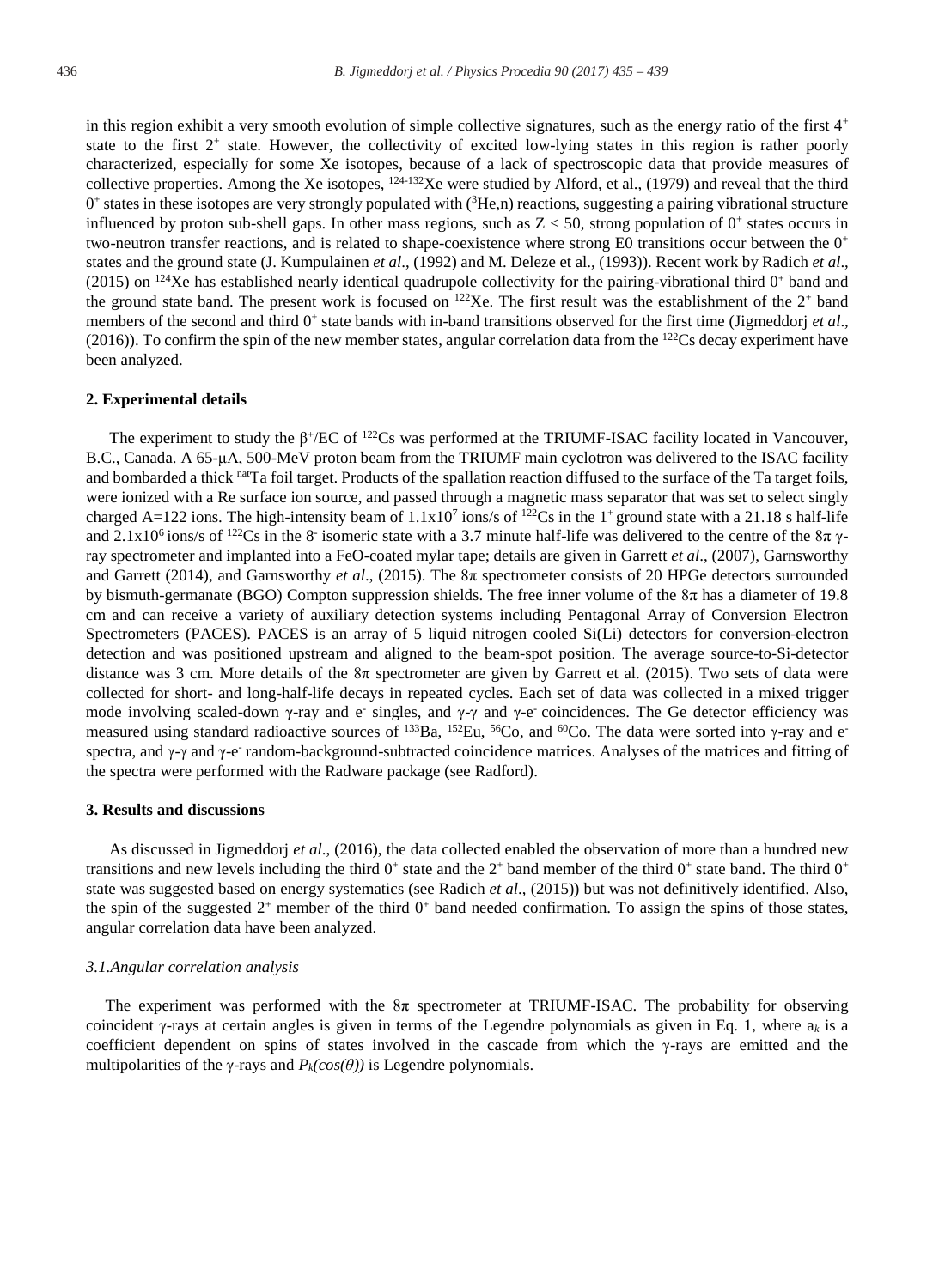

Fig. 1. Partial level scheme of <sup>122</sup>Xe showing all cascades examined in this work.



Fig. 2. Angular correlation of 818- and 331-keV γ-rays (left), 1385- and 331-keV γ-rays (right). Experimentally measured angular correlation counts normalized to the number of detector pairs and corrected for detector geometry effects are indicated in circle, while theoretically drawn curves for different possible cascades are given in different colours.



Fig. 3. Angular correlation of 1164- and 331-keV γ-rays (left), 1735- and 331-keV γ-rays (right).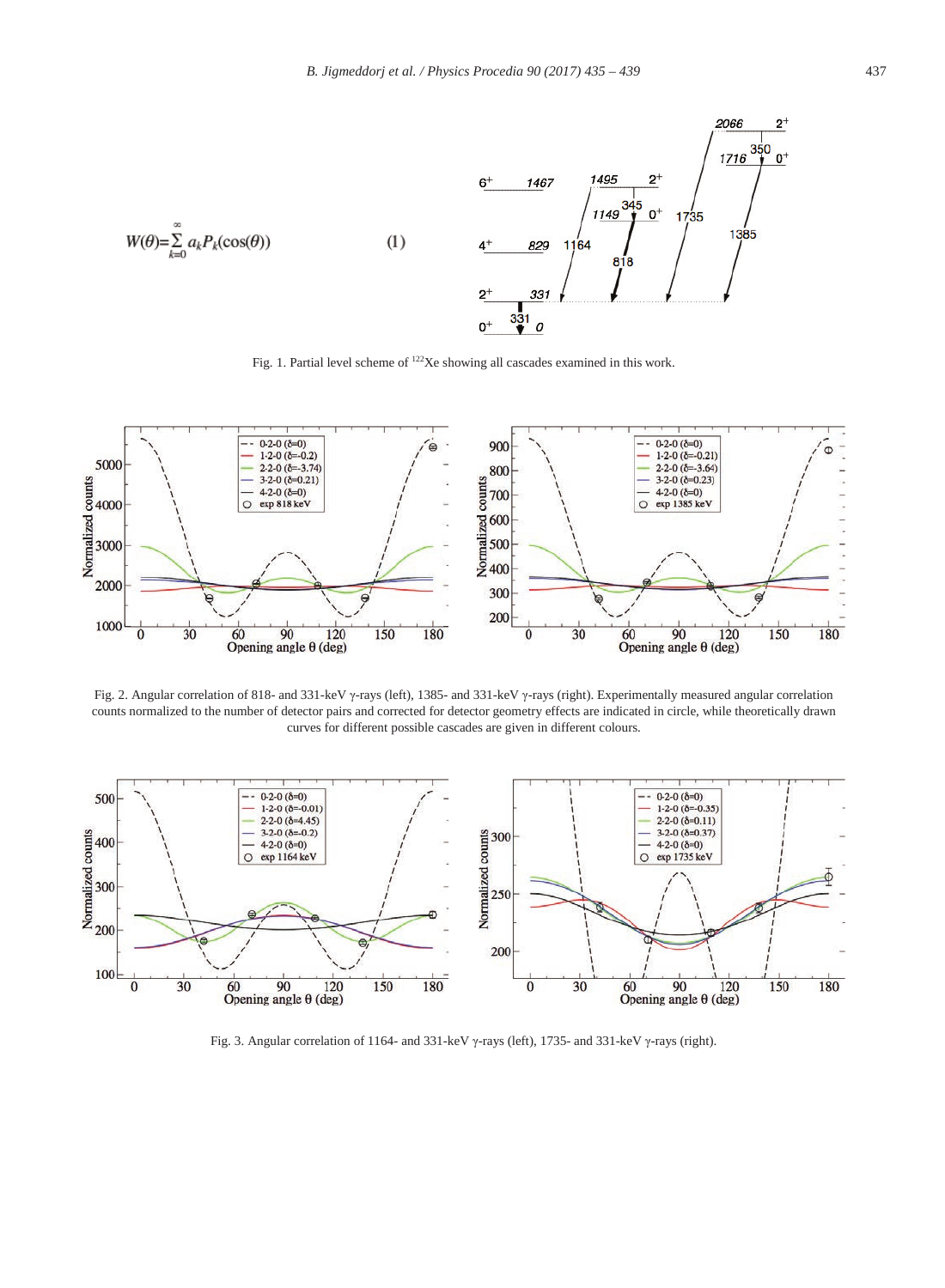The probability is restricted to even values of k due to symmetry about 90 degrees, and taken as  $k = 0$ , 2, and 4. The truncation at 2 or 4 is due to the transition multipolarities as dipole ( $k = 2$ ) or quadrupole ( $k = 4$ ). The twenty HPGe detectors of the 8π spectrometer are positioned such that they make opening angles at 42, 71, 109, 138 and 180 degrees.



Fig. 4.  $\gamma^2$  plot of the angular correlation of 1164- and 331-keV γ-rays (left) and 1735- and 331-keV γ-rays (right) are given in different colours for various cascades in terms of the mixing ratio.

The number of detector pairs varies and there are 30, 60, 60, 30, and 10 detector pairs, respectively, expected for the array. However, in the analysis of the data, not all detectors were used, and three were removed from the sorting routines. For the 17 detectors remaining, the number of detector pairs for the five opening angles listed above are 21, 45, 42, 21 and 7, respectively. Shown in Fig. 1 is a partial level scheme displaying the second and third  $0^+$  states and the 2<sup>+</sup> band members of those 0<sup>+</sup> bands. The gate is taken on the 331 keV  $\gamma$  ray and angular correlation plots of the  $\gamma$ rays above the gate are given in Figs. 2 and 3. The in-band 345- and 350-keV transitions were observed here for the first time, reported in Jigmeddorj *et al*., (2016). The γ-γ coincidence spectra that clearly show the placement of those transitions are given in Jigmeddorj *et al*., (2016). As shown in Fig. 2, the spin of the 1149-keV state is clearly 0+, as was known before, and the spin of the 1716-keV state is firmly  $0^+$ , as was assigned previously. As shown in Fig. 3, the spin of the 1495 keV state is clearly  $2^+$  (also known previously) and the spin of the 2066 keV state is also  $2^+$ . This is a new firm assignment. The plots shown in Fig. 3 are the angular correlation data for the 1164- and 1735-keV  $\gamma$ rays. The  $\chi^2$  plots for these transitions are given in Fig. 4 and are plotted as a function of the E2/M1 mixing ratio. It is clear that the green coloured curve, in the case for the 2-2-0 spin sequence for the cascade, reaches a minimum  $\chi^2$ value both cases. While the angular correlation for the 1735-331 keV γ-ray sequence cannot clearly differentiate between an assignment of spin 2 or 3 for the 2066-keV state, its decay to the 1716-keV 0<sup>+</sup> state rules out the spin of 3, leaving the 2+ assignment as the only possibility.

#### **4. Summary**

Low-lying excited states of <sup>122</sup>Xe have been investigated via β<sup>+</sup>/EC-decay of <sup>122</sup>Cs and the collected data enabled us to observe important new transitions including those in-band transitions for the second and third  $0<sup>+</sup>$  bands. The systematically assigned third  $0^+$  state and the previously suggested  $2^+$  member states of the second and third  $0^+$  bands have been confirmed by angular correlation analysis.

#### **References**

W.P. Alford, R.E. Anderson, P.A. Batay-Csorba, R.A. Emigh, D.A. Lind, P.A. Smith, and C.D. Zafiratos, Nucl. Phys. A 323 , 339 (1979) J. Kumpulainen, R. Julin, J. Kantele, A. Passoja,W. H. Trzaska, E. Verho, J. Vaaramaki, D. Cutoiu, and M. Ivascu, Phys. Rev. C